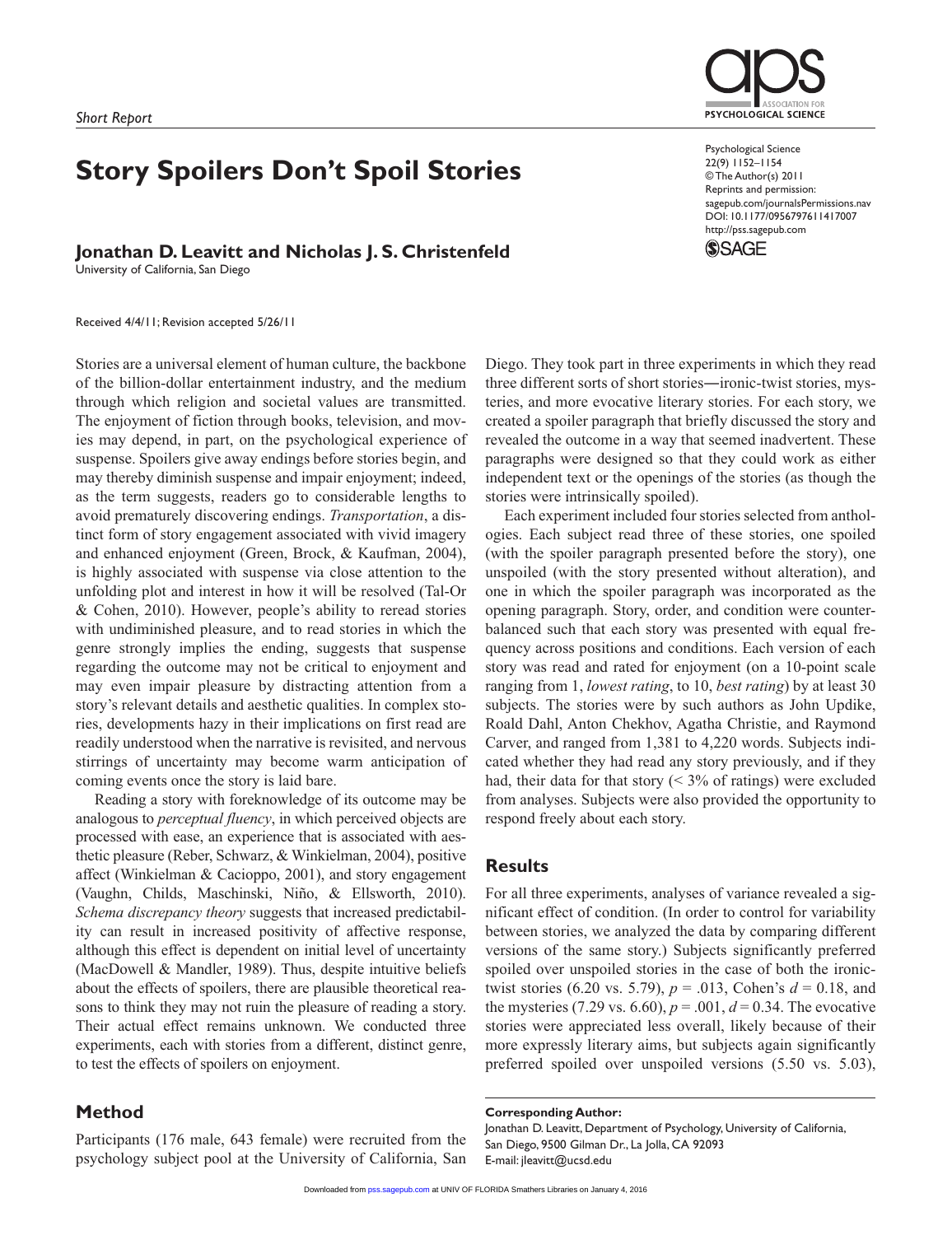

**Fig. 1.** Hedonic ratings of the individual spoiled and unspoiled stories. Error bars represent standard errors.

 $p = .019$ ,  $d = 0.22$ . In all three story types, incorporating spoiler texts into stories had no effect on how much they were liked, *p*s > .4. Subjects also did not indicate in their free responses that they found these altered beginnings out of place or jarring. Figure 1 shows the ratings for the spoiled and unspoiled versions of each story.

#### **Conclusions**

Writers use their artistry to make stories interesting, to engage readers, and to surprise them, but we found that giving away these surprises makes readers like stories better. This was true whether the spoiler revealed a twist at the end (e.g., that the condemned man's daring escape is just a fantasy as the rope snaps taut around his neck) or solved the crime (e.g., Poirot discovers that the apparent target of attempted murder was in fact the perpetrator). It was also true when the spoiler was more poetic, as when frisky adolescents watching a couple struggle with a baby are revealed to be previewing their own futures, and the couple glimpsing their own pasts. In all these types of stories, spoilers may allow readers to organize developments, anticipate the implications of events, and resolve ambiguities that occur in the course of reading.

It is possible that spoilers enhance enjoyment by actually increasing tension. Knowing the ending of *Oedipus Rex* may heighten the pleasurable tension caused by the disparity in knowledge between the omniscient reader and the character marching to his doom. This notion is consistent with the assertion that stories can be reread with no diminution of suspense

(Carroll, 1996). Although our results suggest that people are wasting their time avoiding spoilers, our data do not suggest that authors err by keeping things hidden. Stories that open by revealing outcomes may lead readers to anticipate additional revelations at the end; in other words, readers do not expect a story to provide complete premature knowledge of its ending the way an external source might. Indeed, it was only spoilers external to the stories that enhanced readers' delight; there was no benefit to our editing the stories themselves.

Erroneous intuitions about the nature of spoilers may persist because individual readers are unable to compare spoiled and unspoiled experiences of a novel story. Other intuitions about suspense may be similarly wrong: Perhaps birthday presents are better when wrapped in cellophane, and engagement rings when not concealed in chocolate mousse.

#### **Declaration of Conflicting Interests**

The authors declared that they had no conflicts of interest with respect to their authorship or the publication of this article.

#### **References**

- Carroll, N. (1996). The paradox of suspense. In P. Vorderer, H. J. Wulff, & M. Friedrichsen (Eds.), *Suspense: Conceptualization, theoretical analysis, and empirical explorations* (pp. 71–90). Mahwah, NJ: Erlbaum.
- Green, M. C., Brock, T. C., & Kaufman, G. F. (2004). Understanding media enjoyment: The role of transportation into narrative worlds. *Communication Theory*, *14*, 311–327.